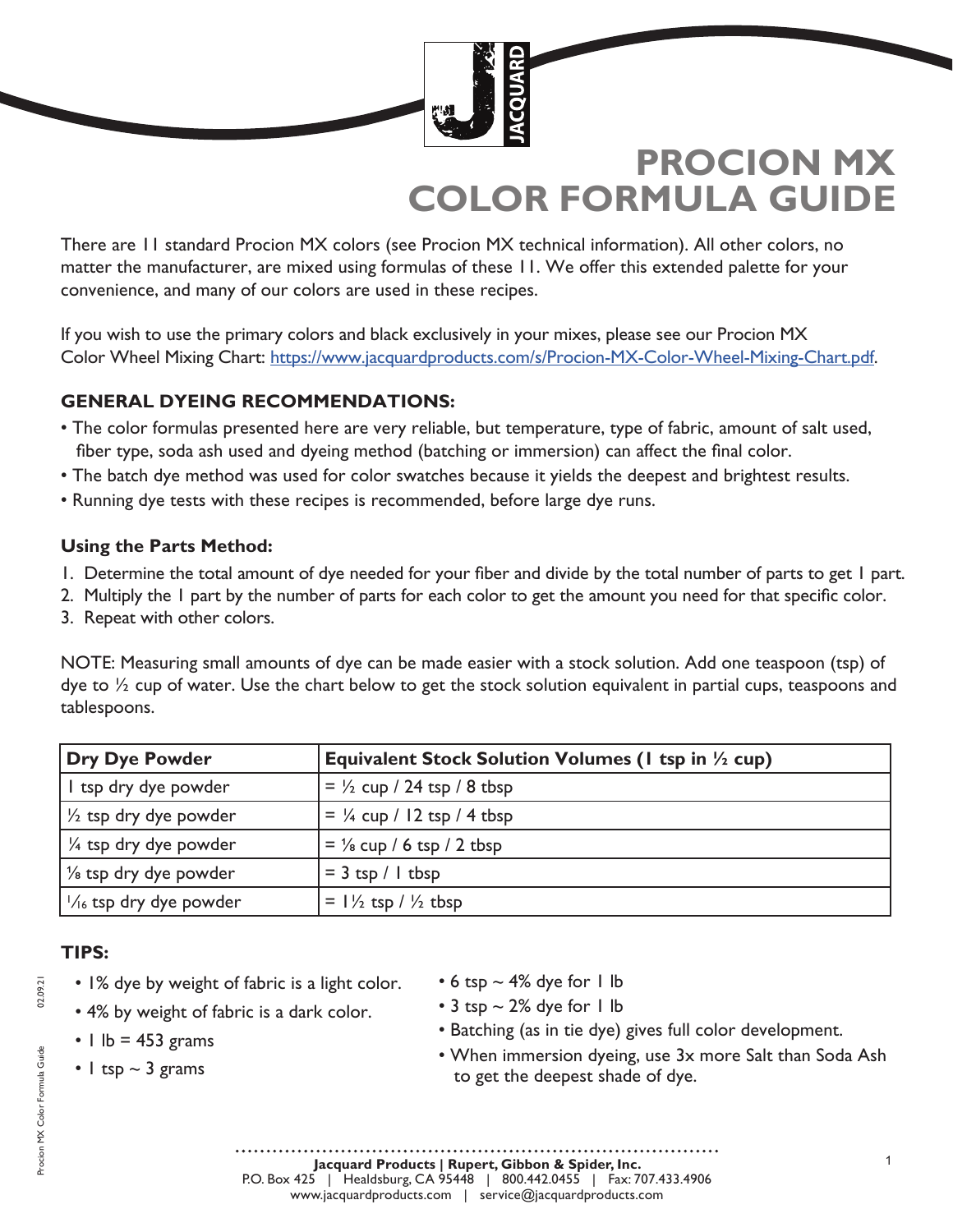

| Swatch: | <b>Color Formula:</b> |           | Parts Method: Procion Colors: | <b>Tsp Method:</b> |
|---------|-----------------------|-----------|-------------------------------|--------------------|
|         | Daffodil              | 9 parts   | Lemon Yellow #004             | $2\frac{1}{4}$ tsp |
|         |                       | I part    | Golden Yellow #010            | 1/4 tsp            |
|         | Goldenrod             | 16 parts  | Lemon Yellow #004             | 4 <sub>tsp</sub>   |
|         |                       | I part    | Brilliant Orange #020         | $\frac{1}{4}$ tsp  |
|         | Wheat ‡               | 18 parts  | Golden Yellow #010            | $2\frac{1}{4}$ tsp |
|         |                       | I part    | Warm Black #128               | $\frac{1}{8}$ tsp  |
|         | Pea Green             | 9 parts   | Golden Yellow #010            | $2\frac{1}{4}$ tsp |
|         |                       | I part    | Medium Blue #072              | $\frac{1}{4}$ tsp  |
|         | Apricot               | 9 parts   | Golden Yellow #010            | $2\frac{1}{4}$ tsp |
|         |                       | I part    | Brilliant Orange #020         | $\frac{1}{4}$ tsp  |
|         | Harvest Orange        | 18 parts  | Golden Yellow #010            | $2\frac{1}{4}$ tsp |
|         |                       | 9 parts   | Brilliant Orange #020         | $1\frac{1}{8}$ tsp |
|         |                       | I part    | Warm Black #128               | $\frac{1}{8}$ tsp  |
|         | <b>Red Brick</b>      | 9 parts   | Golden Yellow #010            | $2\frac{1}{4}$ tsp |
|         |                       | 9 parts   | Fire Engine Red #030          | $2\frac{1}{4}$ tsp |
|         |                       | I part    | Warm Black #128               | 1/4 tsp            |
|         | Tangerine ‡           | II parts  | Golden Yellow #010            | $2\frac{3}{4}$ tsp |
|         |                       | 6 parts   | Fire Engine Red #030          | $1\frac{1}{2}$ tsp |
|         | <b>Red Orange</b>     | II parts  | Golden Yellow #010            | $2\frac{3}{4}$ tsp |
|         |                       | 6 parts   | Carmine Red #032              | $1\frac{1}{2}$ tsp |
| 199999  | Rose Hip              | 9 parts   | Fire Engine Red #030          | $2\frac{1}{4}$ tsp |
| 1       |                       | tone with | Warm Black #128               | $\frac{1}{16}$ tsp |
| 編制      | <b>Antique Rose</b>   | 9 parts   | Fire Engine Red #030          | $2\frac{1}{4}$ tsp |
|         |                       | I part    | Warm Black #128               | $\frac{1}{4}$ tsp  |
|         | Rose                  | II parts  | Carmine Red #032              | $2\frac{3}{4}$ tsp |
|         |                       | 6 parts   | Golden Yellow #010            | $1\frac{1}{2}$ tsp |
|         | <b>Burnt Orange</b>   | 18 parts  | Brilliant Orange #020         | $2\frac{1}{4}$ tsp |
|         |                       | I part    | Warm Black #128               | $\frac{1}{8}$ tsp. |
|         | <b>Berry Red</b>      | 2 parts   | Carmine Red #032              | $4\frac{1}{2}$ tsp |
|         |                       | I part    | Golden Yellow #010            | $2\frac{1}{4}$ tsp |
|         | Dark Pink             | 9 parts   | Magenta #034                  | $2\frac{1}{4}$ tsp |
|         |                       | I part    | Medium Blue #072              | 1/4 tsp            |
|         | Berry Sorbet #        | 6 parts   | Fuchsia #040                  | $1\frac{1}{2}$ tsp |
|         |                       | 3 parts   | Turquoise #068                | $\frac{3}{4}$ tsp  |
|         |                       | I part    | Warm Black #128               | $\frac{1}{4}$ tsp  |
|         | Orchid ‡              | I part    | Fuchsia #040                  | $2\frac{1}{4}$ tsp |
|         |                       | I part    | Turquoise #068                | $2\frac{1}{4}$ tsp |
|         | Plum                  | 2 parts   | Fuchsia #040                  | 3 <sub>tsp</sub>   |
|         |                       | I part    | Medium Blue #072              | $1\frac{1}{2}$ tsp |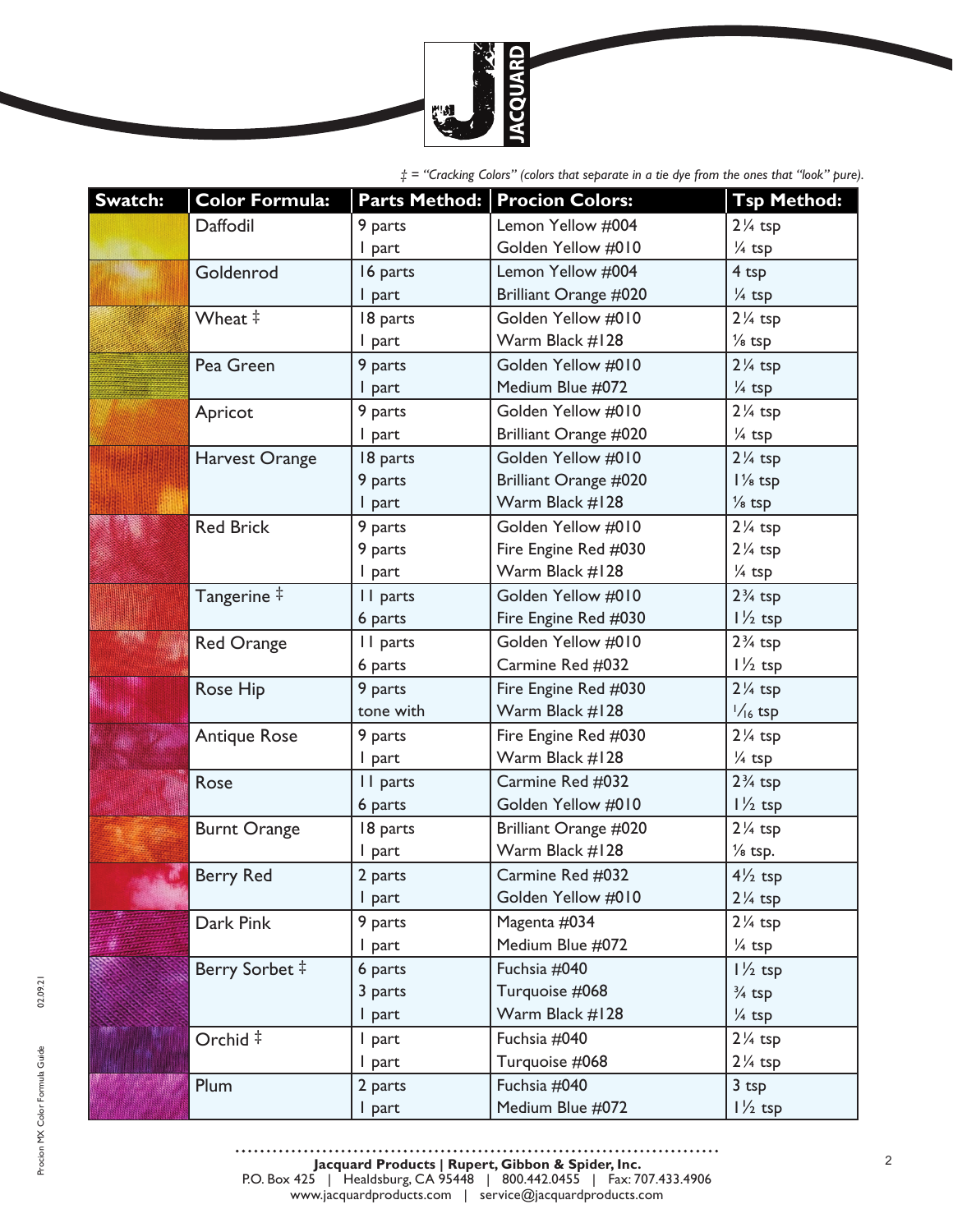

| Swatch:  | <b>Color Formula:</b> |          | Parts Method: Procion Colors: | <b>Tsp Method:</b> |
|----------|-----------------------|----------|-------------------------------|--------------------|
|          | Lavender              | 9 parts  | Medium Blue #072              | $2\frac{1}{4}$ tsp |
|          |                       | 4 parts  | Fire Engine Red #030          | I tsp              |
|          | Amethyst ‡            | I part   | Magenta #034                  | $2\frac{1}{4}$ tsp |
|          |                       | I part   | Cerulean Blue #070            | $2\frac{1}{4}$ tsp |
|          | Maroon #              | 3 parts  | Carmine Red #032              | $3$ tsp            |
|          |                       | I part   | Navy #078                     | $l$ tsp            |
|          | Purple Violet #       | I part   | Fuchsia #040                  | 4 tsp              |
|          |                       | I part   | Cerulean Blue #070            | 4 tsp              |
|          | Red Violet #          | I part   | Navy #078                     | $2\frac{1}{4}$ tsp |
|          |                       | I part   | Fuchsia #040                  | $2\frac{1}{4}$ tsp |
|          |                       | I part   | Cobalt Blue #076              | $2\frac{1}{4}$ tsp |
|          | Pansy Purple ‡        | I part   | Fuchsia #040                  | $2\frac{1}{2}$ tsp |
|          |                       | I part   | Navy #078                     | $2\frac{1}{2}$ tsp |
|          | Blue Violet #         | 9 parts  | Navy #078                     | $2\frac{1}{4}$ tsp |
|          |                       | 4 parts  | Fuchsia #040                  | $l$ tsp            |
| iskaka . |                       | 4 parts  | Cobalt Blue #076              | $l$ tsp            |
|          | Navy (Red Shade) ‡    | I part   | Brown Rose #126               | $2\frac{1}{2}$ tsp |
|          |                       | I part   | Navy #078                     | $2\frac{1}{2}$ tsp |
|          | <b>Blue Slate</b>     | 2 parts  | Medium Blue #072              | 3 tsp              |
|          |                       | I part   | Warm Black #128               | $1\frac{1}{2}$ tsp |
|          | Dark Cobalt #         | 2 parts  | Navy #078                     | $1\frac{1}{2}$ tsp |
|          |                       | I part   | Warm Black #128               | $\frac{3}{4}$ tsp  |
|          | <b>Chambray Blue</b>  | 12 parts | Cobalt Blue #076              | $1\frac{1}{2}$ tsp |
|          |                       | I part   | Warm Black #128               | $\frac{1}{8}$ tsp  |
|          | <b>Storm Blue</b>     | 9 parts  | Medium Blue #072              | $2\frac{1}{4}$ tsp |
|          |                       | I part   | Warm Black #128               | $\frac{1}{4}$ tsp  |
|          | <b>Mountain Blue</b>  | 9 parts  | Cerulean Blue #070            | $2\frac{1}{4}$ tsp |
|          |                       | I part   | Warm Black #128               | 1/4 tsp            |
|          | Indigo                | part     | Medium Blue #072              | $1\frac{1}{2}$ tsp |
|          |                       | I part   | Navy #078                     | $1\frac{1}{2}$ tsp |
|          | Postal Blue           | I part   | Cobalt Blue #076              | $2\frac{1}{4}$ tsp |
|          |                       | I part   | Navy #078                     | $2\frac{1}{4}$ tsp |
|          | <b>Prussian Blue</b>  | I part   | Cerulean Blue #070            | 5 tsp              |
|          |                       | I part   | Navy #078                     | 5 <sub>top</sub>   |
|          | Dark Periwinkle #     | 9 parts  | Navy #078                     | $2\frac{1}{8}$ tsp |
|          |                       | 5 parts  | Cobalt Blue #076              | $1\frac{1}{8}$ tsp |
|          |                       | 2 parts  | Fuchsia #040                  | $\frac{1}{2}$ tsp  |
|          | Dusty Blue ‡          | 9 parts  | Turquoise #068                | $2\frac{1}{4}$ tsp |
|          |                       | I part   | Brilliant Orange #020         | 1/4 tsp            |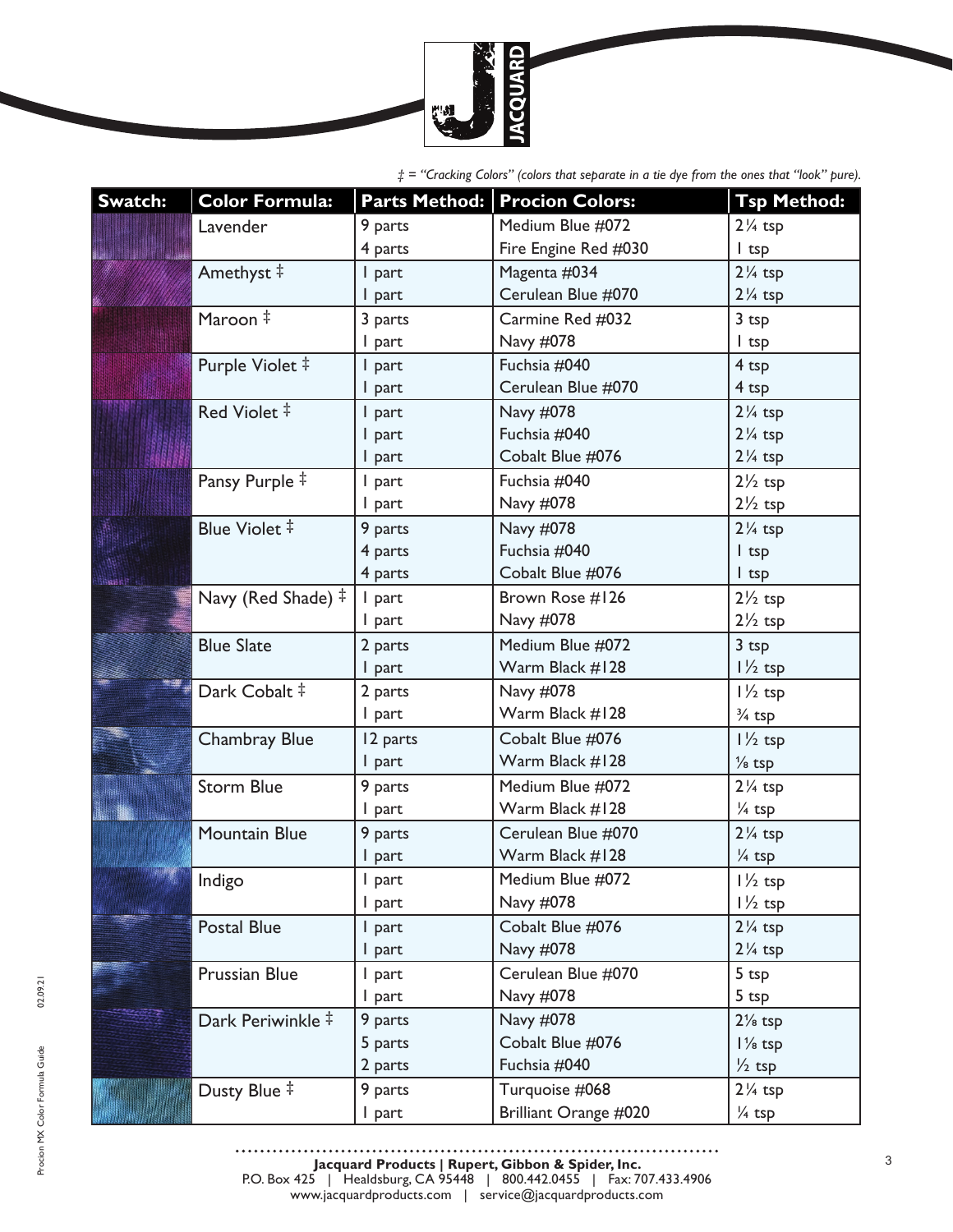

| Swatch:               | <b>Color Formula:</b> |          | Parts Method: Procion Colors: | <b>Tsp Method:</b> |
|-----------------------|-----------------------|----------|-------------------------------|--------------------|
|                       | Seafoam Blue ‡        | 4 parts  | Cerulean Blue #070            | $l$ tsp            |
|                       |                       | I part   | Rust Orange #016              | $\frac{1}{4}$ tsp  |
|                       | Blue Mist #           | 9 parts  | Turquoise #068                | $2\frac{1}{4}$ tsp |
|                       |                       | I part   | Rust Orange #016              | $\frac{1}{4}$ tsp  |
|                       | Malachite #           | 5 parts  | Turquoise #068                | $2\frac{1}{2}$ tsp |
|                       |                       | I part   | Lemon Yellow #004             | $\frac{1}{2}$ tsp  |
|                       |                       | I part   | Warm Black #128               | $\frac{1}{2}$ tsp  |
|                       | <b>Blue Spruce</b>    | I part   | Lemon Yellow #004             | $2\frac{1}{4}$ tsp |
|                       |                       | I part   | Cobalt Blue #076              | $2\frac{1}{4}$ tsp |
|                       | Spruce                | I part   | Navy #078                     | $2\frac{1}{4}$ tsp |
|                       |                       | I part   | Lemon Yellow #004             | $2\frac{1}{4}$ tsp |
|                       | <b>Grass Green</b>    | 9 parts  | Lemon Yellow #004             | $4\frac{1}{2}$ tsp |
|                       |                       | 5 parts  | Cerulean Blue #070            | $2\frac{1}{4}$ tsp |
|                       |                       | 5 parts  | Medium Blue #072              | $2\frac{1}{4}$ tsp |
|                       | <b>Yellow Green</b>   | 18 parts | Lemon Yellow #004             | $2\frac{1}{4}$ tsp |
|                       |                       | I part   | Medium Blue #072              | $\frac{1}{8}$ tsp  |
|                       | Chartreuse            | 18 parts | Lemon Yellow #004             | $2\frac{1}{4}$ tsp |
|                       |                       | I part   | Turquoise #068                | $\frac{1}{8}$ tsp  |
|                       | Vermillion Green #    | I part   | Turquoise #068                | $2\frac{1}{4}$ tsp |
|                       |                       | I part   | Golden Yellow #010            | $2\frac{1}{4}$ tsp |
|                       | Lime Green            | 22 parts | Lemon Yellow #004             | $2\frac{3}{4}$ tsp |
|                       |                       | 9 parts  | Turquoise #068                | l 1/8 tsp          |
|                       | Spring Green #        | 13 parts | Lemon Yellow #004             | $6\frac{1}{2}$ tsp |
|                       |                       | 10 parts | Turquoise #068                | 5 tsp              |
|                       |                       | 3 parts  | Medium Blue #072              | $1\frac{1}{2}$ tsp |
|                       | Shamrock #            | 20 parts | Lemon Yellow #004             | 5 tsp              |
|                       |                       | 20 parts | Turquoise #068                | 5 <sub>top</sub>   |
|                       |                       | 9 parts  | Medium Blue #072              | $2\frac{1}{4}$ tsp |
| <b>BARBARA BARBAY</b> | Fern Green            | II parts | Lemon Yellow #004             | $2\frac{3}{4}$ tsp |
|                       |                       | 6 parts  | Cobalt Blue #076              | $1\frac{1}{2}$ tsp |
|                       | Sage ‡                | I part   | Rust Orange #016              | $1\frac{1}{2}$ tsp |
|                       |                       | I part   | Cerulean Blue #070            | $1\frac{1}{2}$ tsp |
|                       | Warm Grey ‡           | I part   | Rust Orange #016              | 4 tsp              |
|                       |                       | I part   | Cerulean Blue #070            | 4 tsp              |
|                       | Cool Grey ‡           | 3 parts  | Cerulean Blue #070            | 3 <sub>tsp</sub>   |
|                       |                       | 2 parts  | Rust Orange #016              | 2 tsp              |
|                       | Avocado Skin          | 2 parts  | Lemon Yellow #004             | 3 <sub>tsp</sub>   |
|                       |                       | I part   | Navy #078                     | $1\frac{1}{2}$ tsp |